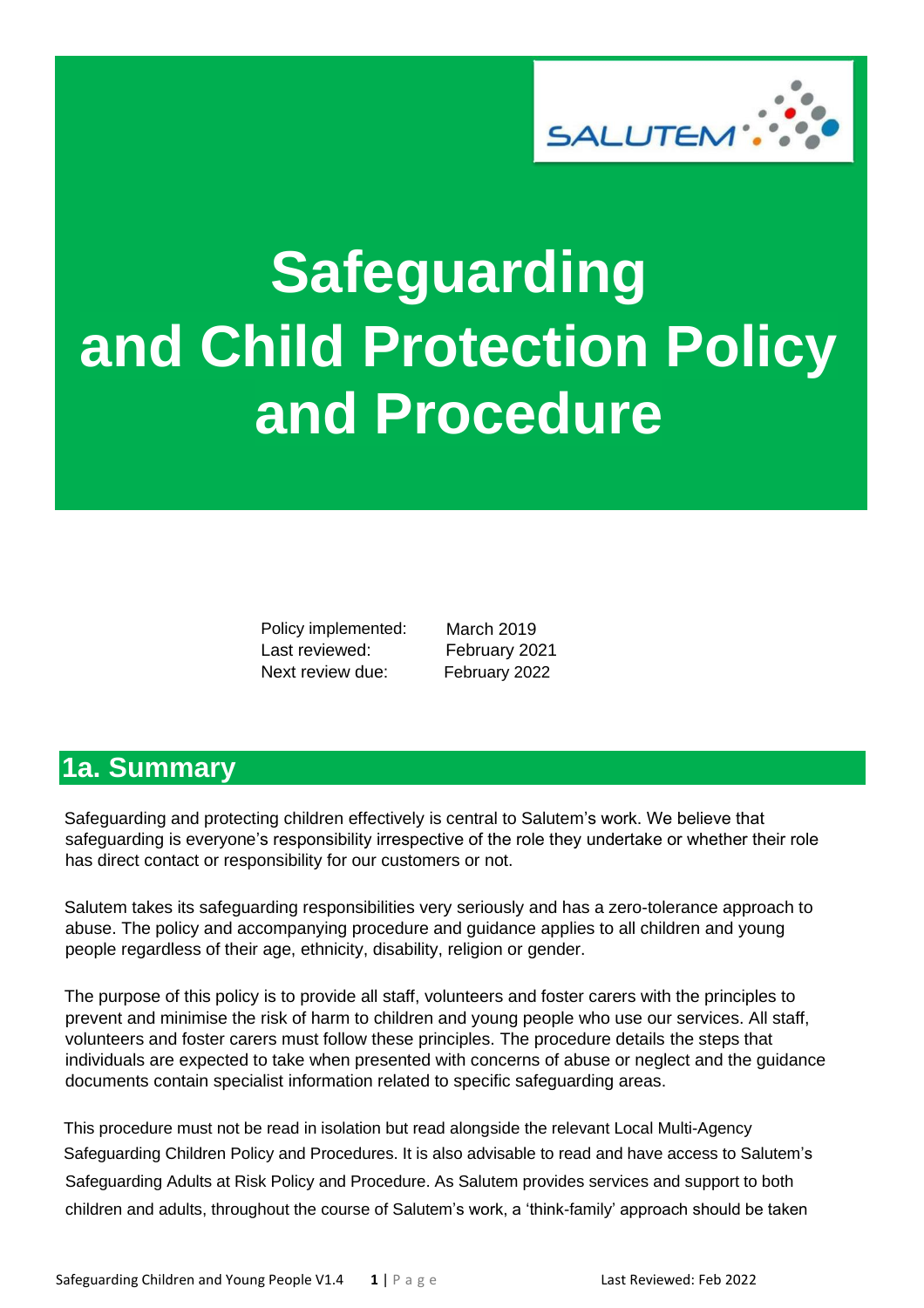<span id="page-1-0"></span>when following this procedure. This means that where there is a concern that an adult is also at risk

from abuse and/or neglect Salutem's Safeguarding Adults Procedure should also be followed.

This policy is issued in accordance with the statutory safeguarding responsibilities, set out in the Children Act 1989, Children Act 2004, Children and Social Work 2017, and the associated statutory guidance, Working Together to Safeguarding Children (DfE, 2018).

This policy document is relevant to all Salutem children education and residential services, and any local documents must fall from this main document. This Policy package includes the following contents:

- 1.Policy
- 2.Procedures
- G1. Making Safeguarding Personal [Link](https://mcusercontent.com/35dd07ec0636978466a601698/files/cf699999-2c93-4f9a-9845-9a6f8d7e2856/Making_Safeguarding_Personal.pdf)
- G2. Physical Restrictive Interventions [Link](https://mcusercontent.com/35dd07ec0636978466a601698/files/8293423d-c673-483c-bea4-0fa0a709f88a/PBS_Policy_Final_Dec_2020.docx)
- G3. Role and responsibilities of Designated Safeguarding Advisor [Link](https://mcusercontent.com/35dd07ec0636978466a601698/files/18435617-ebdc-4f09-8266-b8e16d4ebc59/Briefing_8b_SAFEGUARDING_2_Competency_Framework_for_DSOs_2020.docx)
- G4. Guidance on the assessment for the need for suspension [Link](https://mcusercontent.com/35dd07ec0636978466a601698/files/9e79f9c0-4bf9-4677-aa04-5e0d381de2b7/Assessment_of_the_Need_for_Suspension.pdf)
- G5. Record Keeping [Link](https://mcusercontent.com/35dd07ec0636978466a601698/files/c0151dd0-f7fb-4217-8710-5c8bcb5c2a0d/1._Records_Management_Policy.pdf)
- G6. What is information gathering? [Link](https://mcusercontent.com/35dd07ec0636978466a601698/files/0d2416e6-6d28-4de7-b348-d3a4c6701893/What_is_information_gathering.pdf)
- G7. Preserving or Protecting Evidence [Link](https://mcusercontent.com/35dd07ec0636978466a601698/files/e5b9291f-59d4-4d6b-997e-1e84eb13a4b6/Preserving_or_Protecting_Evidence.pdf)
- G8. Tackling Extremism and Radicalisation Guidelines [Link](https://mcusercontent.com/35dd07ec0636978466a601698/files/10711dff-ba90-4993-8658-b095c4007157/Prevent_Tackling_Extremism_and_Radicalisation_Guidelines.doc)

GC1. Categories of Child Abuse and Signs and Indicators - [Link](https://mcusercontent.com/35dd07ec0636978466a601698/files/bea999d0-ad47-4580-b9cf-11e07b6bfc56/Signs_and_Indicators_of_Abuse_child_.pdf)

- GC2. Other Specific Safeguarding Issues that Interface with Child Abuse [Link](https://mcusercontent.com/35dd07ec0636978466a601698/files/ba7b6607-e254-44b8-8a9a-25236b24244a/Other_Specific_Safeguarding_Issues_that_Interface_with_Child_Abuse.01.doc)
- GC3. Responding to a Child or Young Person making a Disclosure [Link](https://mcusercontent.com/35dd07ec0636978466a601698/files/1e1ea4bd-42a4-4488-b8c1-d74b100c8dbc/Responding_to_a_Child_or_Young_Person_making_a_disclosure.pdf)
- GC4. Child Sexual Exploitation Guidelines [Link](https://mcusercontent.com/35dd07ec0636978466a601698/files/0c69b715-dcec-491a-8cb2-a034fc78aed9/Child_Sexual_Exploitation_Guidelines.pdf)
- GC5. Sharing Information and Safeguarding Children [Link](https://mcusercontent.com/35dd07ec0636978466a601698/files/9609b7b1-1580-4f61-9ba1-c308b0bce50b/information_sharing_to_safeguard_children_and_adults.pdf)

GC6. Online Safety Guidelines - [Link](https://gallery.mailchimp.com/35dd07ec0636978466a601698/files/ee25e381-26df-49b7-9677-f88ad40d15f5/Online_Safety_Guidelines.pdf)

- GC8. FGM Guidance [Link](https://mcusercontent.com/35dd07ec0636978466a601698/files/7be15cc3-1f69-45f7-8bd9-6100d9473fd3/FGM_guidance.pdf)
- GC9. Peer on Peer Abuse Guidance [Link](https://mcusercontent.com/35dd07ec0636978466a601698/files/a34cb16f-6e7f-460b-868d-4c2d63f28a54/Peer_on_Peer_Abuse_Guidance.pdf)

GC10. Safeguarding Competency Framework – Service Managers and Designated Safeguarding Officers - [Link](https://mcusercontent.com/35dd07ec0636978466a601698/files/d55138ea-7b45-4de2-b44e-7ab27c2543de/SAFEGUARDING_2_Competency_Framework_for_DSOs_2020.docx)

GC11. Salutem Safeguarding Competency Framework – All staff / front line support staff - [Link](https://mcusercontent.com/35dd07ec0636978466a601698/files/94eab214-ceda-459e-b6f8-e36795fcc994/SAFEGUARDING_1_Competency_Framework_for_Support_Staff_2020.docx)

#### 3.a **Local Template for Schools** - [Link](https://mcusercontent.com/35dd07ec0636978466a601698/files/922b8dac-dbbb-40d9-ae03-84c5b8088254/LOCAL_SAFEGUARDING_TEMPLATE.doc)

3.b **Keeping Children Safe in Education 2021 Update Part 1** (to be read by all education staff) - [HTML](https://consult.education.gov.uk/safeguarding-in-schools-team/keeping-children-safe-in-education-schools-and-col/supporting_documents/Proposed%20keeping%20children%20safe%20in%20education%20guidance%202021%20%20for%20consultation.pdf)

4. Guide to the **Children's Homes Regulations** including the quality standards - [HTML](https://assets.publishing.service.gov.uk/government/uploads/system/uploads/attachment_data/file/463220/Guide_to_Children_s_Home_Standards_inc_quality_standards_Version__1.17_FINAL.pdf)

| Initial purpose and scope of the new<br>policy/procedure agreed by: | Gary Laville, Director of Quality and Governance           |
|---------------------------------------------------------------------|------------------------------------------------------------|
| Technical review carried out:                                       | Michael Albero, Group Head of Regulation and<br>Compliance |
| Final quality check carried out:                                    | Melissa Asare, Group Head of Policy and<br>Performance     |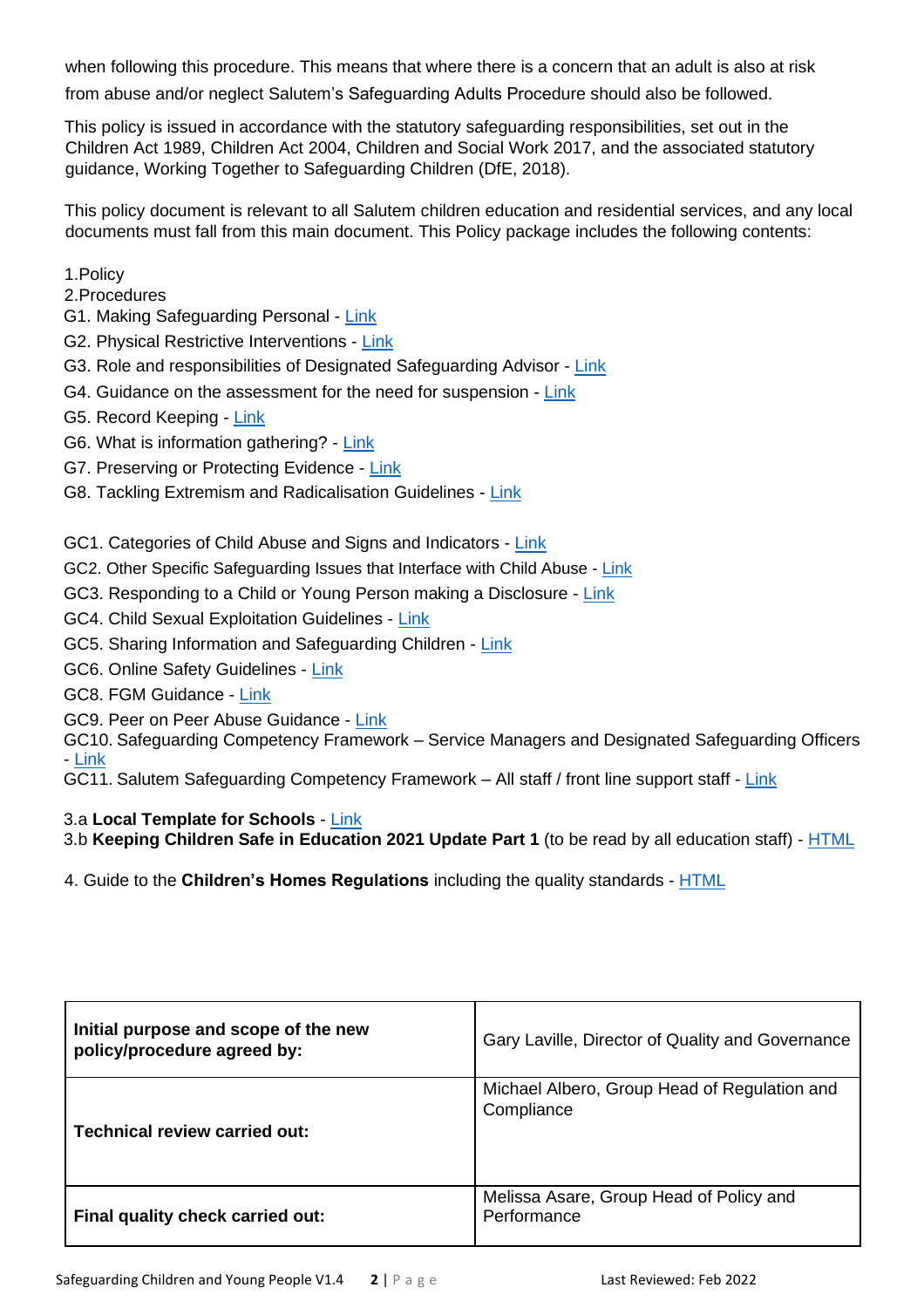| Date implemented:                                                              | January 2019                                               |
|--------------------------------------------------------------------------------|------------------------------------------------------------|
| <b>Version Number:</b>                                                         | 1.4                                                        |
| Date of the next review:                                                       | February 2022                                              |
| <b>Department responsible:</b>                                                 | Quality                                                    |
| <b>Job Title of Lead Person:</b>                                               | Michael Albero, Group Head of Regulation and<br>Compliance |
| Author / Main Contact, including their job title (if<br>different from above): | Melissa Asare, Group Head of Policy and<br>Performance     |

In addition to this policy, local authorities and other commissioners may have their own policies, procedures and guidance which Services must comply with. These policies should complement this policy.

However, there may be additional requirements put in place by local authorities and other commissioners and these must be adhered to. Changes must not be made to Salutem's policies and procedures without corporate approval but, where needed, local procedures should be developed to accompany these.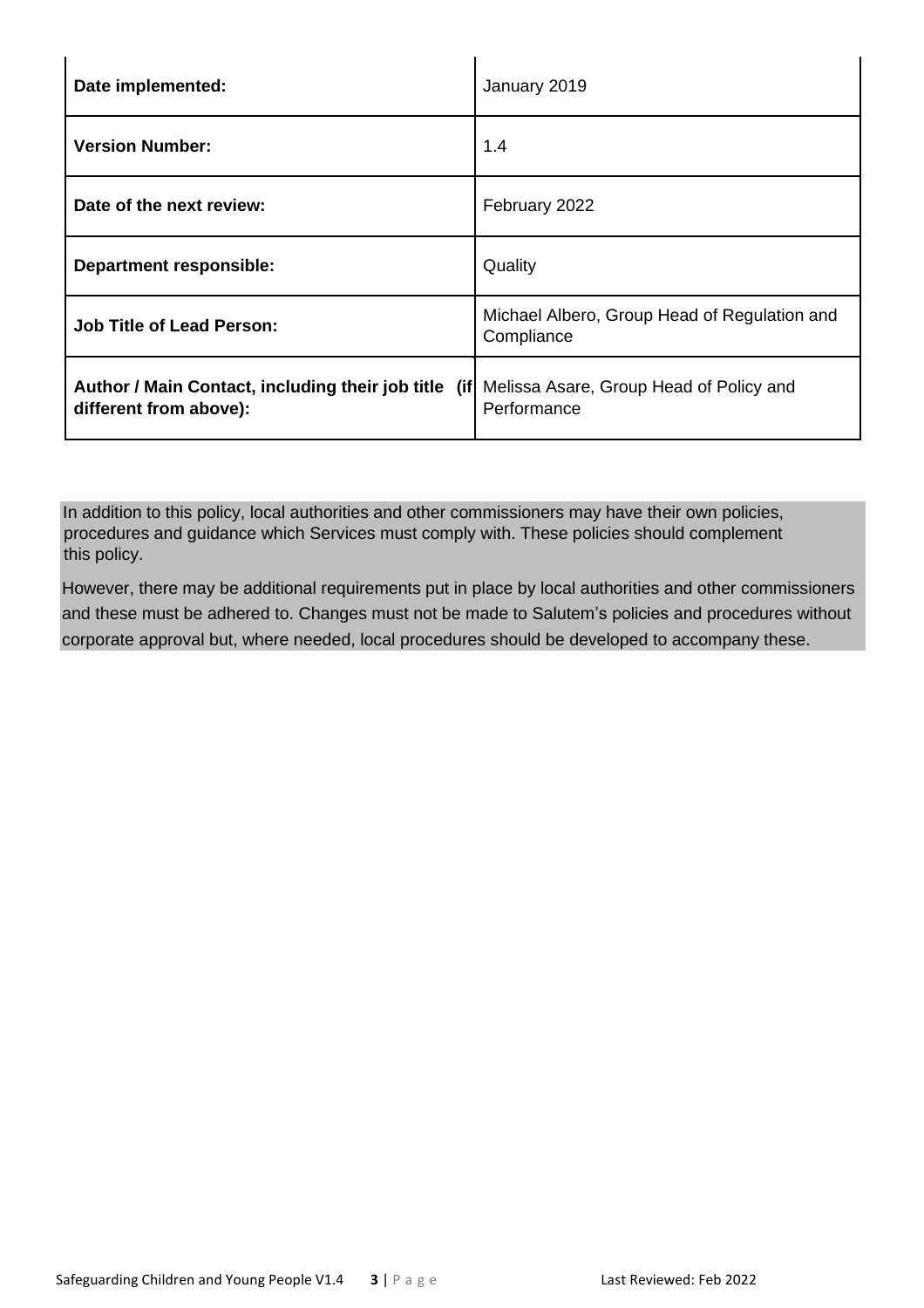#### **EQUALITY AND DIVERSITY STATEMENT**

<span id="page-3-0"></span>The Salutem Group is committed to the fair treatment of all in line with the Equality Act 2010. An equality impact assessment has been completed on this policy to ensure that it can be implemented consistently regardless of any such factors and all will be treated with dignity and respect.

**[Click Here](https://mcusercontent.com/35dd07ec0636978466a601698/files/0d87364a-caee-4b7c-a492-e2a04e0f78dc/1._Policy_Equal_Opportunities_and_Diversity.docx) for our Equality and Diversity Policy** 

# **1c. Contents**

### **This policy must be brought to the attention of all employees.**

The controlled version of this policy and its associated documents are available on the Blink Hub. Printed or downloaded copies are uncontrolled and may not be up to date.

# **1d. Definitions**

**Child Protection** - is one part of safeguarding and promoting welfare. This refers to the activity that is undertaken to protect children specifically suffering, or likely to suffer significant harm.

**Children** - as in the Children Acts 1989 and 2004, a child is anyone who has not yet reached their 18th birthday. 'Children' therefore means 'children and young people' throughout. The fact that a child has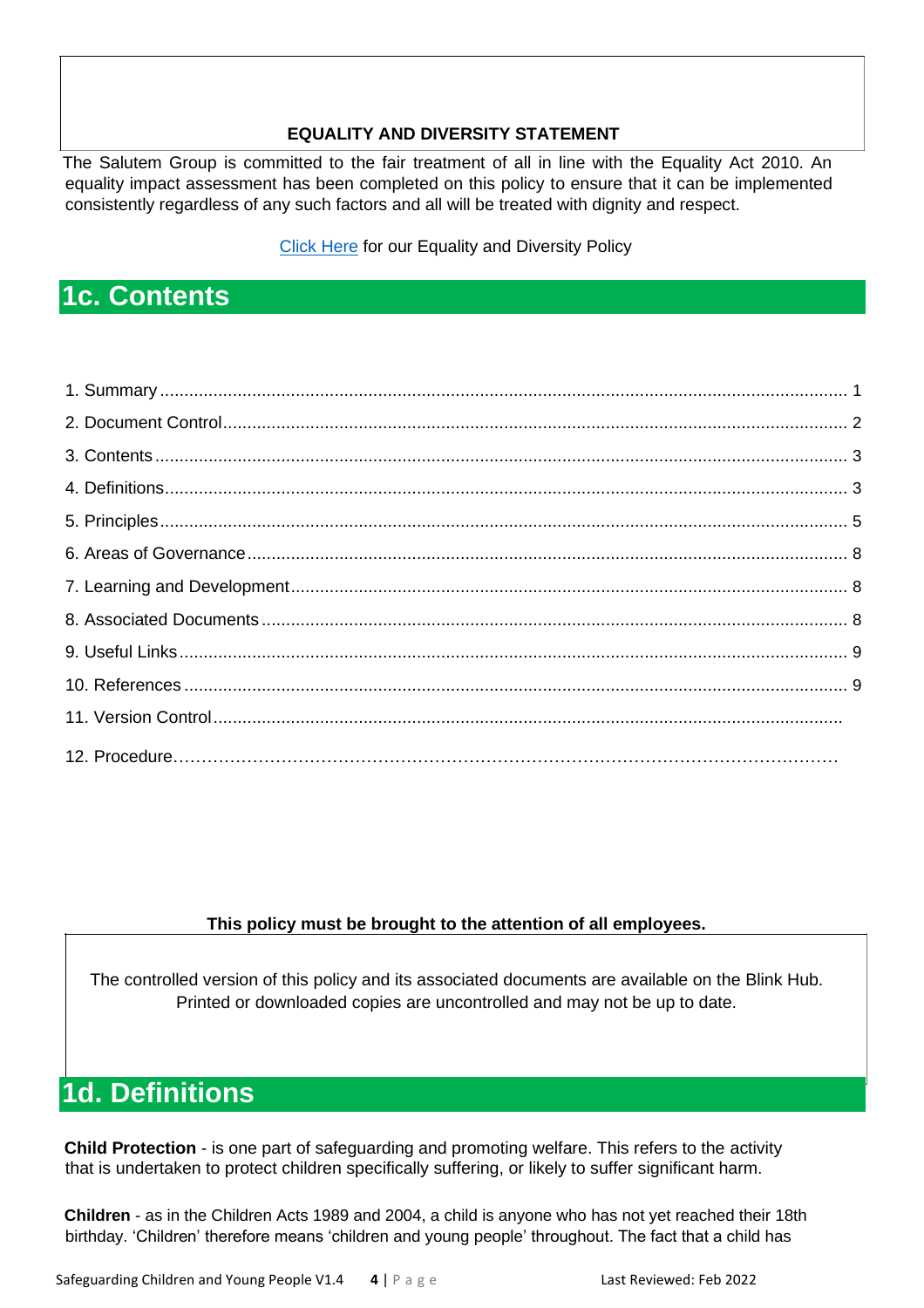reached 16 years of age, is living independently or is in further education, is a member of the armed forces, is in hospital, in prison or in a Young Offenders' Institution, does not change his or her status or entitlement to services or protection under the Children Act 1989.

**Safeguarding and promoting the welfare of children** is defined for the purposes of this guidance as: protecting children from maltreatment; preventing impairment of children's health or development; ensuring that children grow up in circumstances consistent with the provision of safe and effective care; and taking action to enable all children to have the best outcomes. (DfE, 2018)

**Significant harm** - The Children Act 1989 introduced the concept of [Significant Harm](http://www.proceduresonline.com/resources/keywords_online/nat_key/keywords/significant_harm.html) as **the** threshold that justifies compulsory intervention in family life in the best interests of children. There are no absolute criteria when judging what constitutes Significant Harm. Sometimes, a single traumatic event may constitute Significant Harm. In other circumstances Significant Harm is caused by the cumulative effect of significant events, both acute and long-standing, or the damaging impact of neglect which interrupts, and changes or damages the child's physical and psychological development. Where the question of whether

harm suffered by a child is significant turns to the child's health and development; his health or development shall be compared with that which could reasonably be expected of a similar child. It is important always to take into account the child's reactions, and his or her perceptions, according to the child's age and understanding.

**Harm -**The **Children** Act 1989 defines '**harm**' as "ill-treatment or the impairment of health or development". Whereby a threshold of significant harm is necessary for statutory intervention, for the purpose of Salutem procedures a threshold of significant harm is not necessary in order for staff and volunteers to act. Where there is a concern that **any level of harm** has occurred or is likely to occur then actions must be taken and/or measures put in place to secure the safety and welfare of the child /children to prevent the risk of further and more significant harm. In this instance, other processes such as risk management or early help assessment maybe more appropriate. (Please refer to guidance on thresholds for intervention)

**Categories of Abuse-** in accordance with Working Together to Safeguard Children (DfE, 2018) there are four recognised categories of abuse when safeguarding children and young people:

- Physical abuse
- Sexual abuse and exploitation
- Emotional abuse
- Neglect

Abuse can be carried out in different forms, some to be particularly aware of are (this is not an exhaustive list):

- Female Genital Mutilation
- **Restraint**
- Honour-based violence
- Abuse linked to faith and spiritual belief
- Cyber-bullying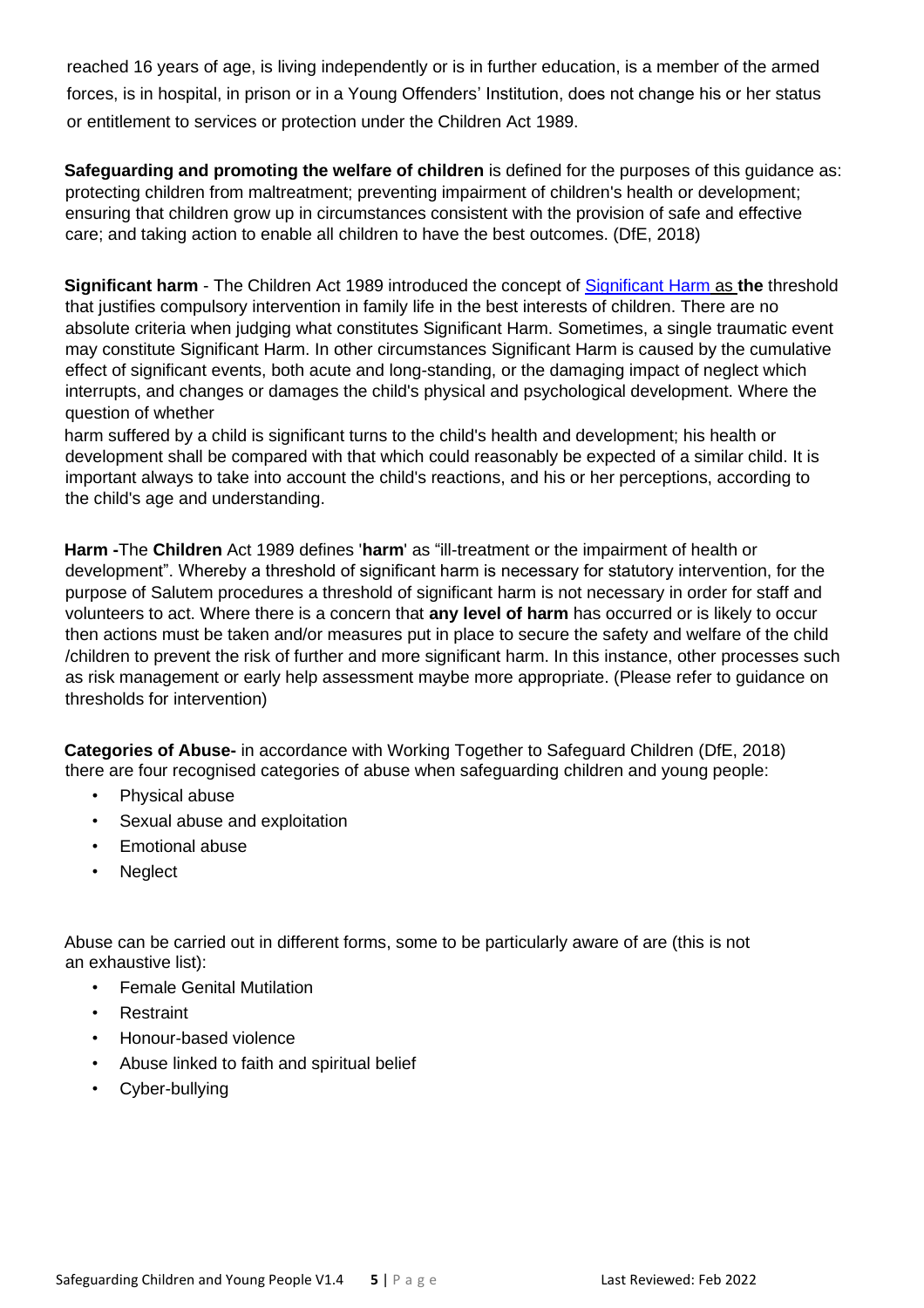### <span id="page-5-0"></span>**E-Safety**

Salutem recognises that advances in technology and the use of mobile phones, the web and social media in everyday life, means a greater risk of abuse and exploitation via this technology and online, unless there are appropriate measures and monitoring in place. Salutem recognises that mobile technology can be used for non-contact sexual abuse including those covered in the Voyeurism Offences

Act 2019. (Please see Salutem's position statement and separate guidelines on ['E-Safety'\)](https://mcusercontent.com/35dd07ec0636978466a601698/files/4ff6ecb2-d73a-485a-b86b-d86d08f7489d/E_Safety_Guidelines_4_.01.docx)

### **Child Sexual Exploitation**

Salutem recognises the seriousness of sexual exploitation and that it is everybody's business to take steps to safeguard and protect children and young people from this type of abuse. (see Salutem's position statement and separate guidelines on ['Child Sexual Exploitation'\)](https://mcusercontent.com/35dd07ec0636978466a601698/files/0c69b715-dcec-491a-8cb2-a034fc78aed9/Child_Sexual_Exploitation_Guidelines.pdf)

#### **Radicalisation and Extremism**

Salutem recognises that the issue of radicalisation is a growing safeguarding concern that can affect children and young people. Please refer to Salutem's position statement and additional guidelines on ['preventing radicalisation and extremism'](https://mcusercontent.com/35dd07ec0636978466a601698/files/10711dff-ba90-4993-8658-b095c4007157/Prevent_Tackling_Extremism_and_Radicalisation_Guidelines.doc) and your own local authority's policies on this subject. Any concerns that someone you come into contact with through your work is being radicalised this procedure must be followed, and your concern raised with your Designated Safeguarding Lead.

(Please see separate guidance on ['Signs and Indicators of Abuse'](https://mcusercontent.com/35dd07ec0636978466a601698/files/afd2c7ab-5643-4097-91e7-51acb988d01b/3._Signs_and_Indicators_of_Abuse_adults_.pdf) and ['Issues that interface with abuse'](https://mcusercontent.com/35dd07ec0636978466a601698/files/de004adc-8ff1-4a1c-af96-d5f8bf4e9fa5/Other_Specific_Safeguarding_Issues_that_Interface_with_Child_Abuse.doc))

# **1e. Principles**

When following this policy and when working within the local multi-agency safeguarding children procedures this should be guided by the following key principles:

- children have a right to be safe and should be protected from all forms of abuse and neglect, **and any level of harm**;
- safeguarding children is everyone's responsibility;
- it is better to help children as early as possible, before issues escalate and become more damaging; and
- children and families are best supported and protected when there is a co-ordinated response from all relevant agencies.

### **Safeguarding is everyone's responsibility**

Everyone who works with children has a responsibility for keeping children safe. No single professional can have a full picture of a child's needs and circumstances and, if children and families are to receive the right help at the right time, everyone who comes into contact with children has a role to play in identifying concerns, sharing information and taking prompt action.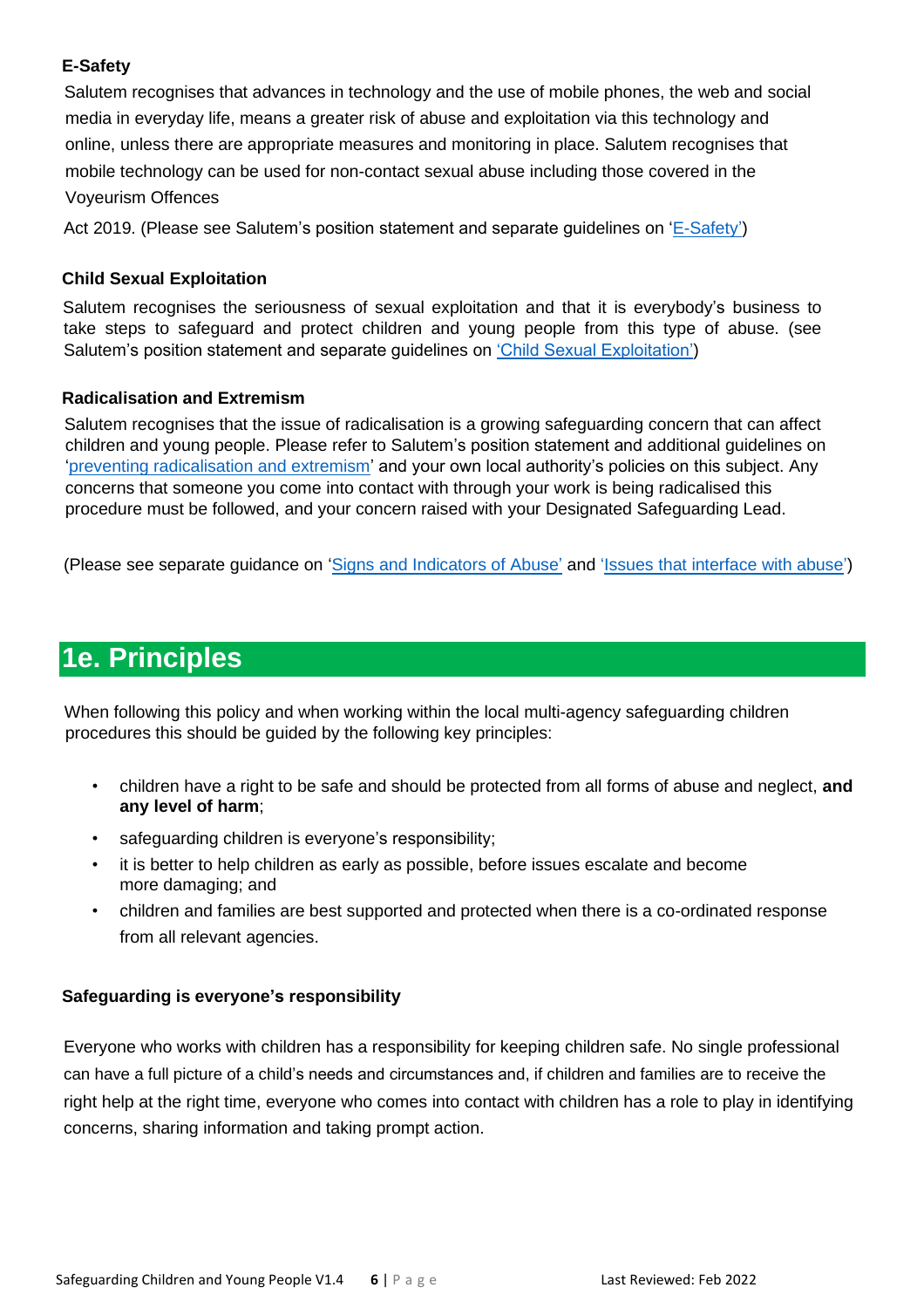### **A child-centred approach**

A child-centred approach should underpin all safeguarding practice. Failings in safeguarding systems are too often the result of losing sight of the needs and views of the children within them or placing the interests of adults ahead of the needs of children.

Children want to be respected, their views to be heard, to have stable relationships with professionals built on trust and to have consistent support provided for their individual needs. This should guide the behaviour of all staff and volunteers in Salutem. Anyone working with children should see and speak to the child; listen to what they say; take their views seriously; and work with them collaboratively when deciding how to support their needs. Children should be empowered to know how to protect themselves from abuse.

### **Older Children and Capacity to Make Decisions**

Whilst the law states that a child is such until they reach 18 years of age, it is widely recognised that, as a child gets older, they do attain some rights over making decisions. 'Gillick competency' and 'Fraser guidelines' are used to help assess whether a child has the maturity to make their own decisions and to understand the implications of those decisions. In the high court Mr. Justice Woolf ruled

### "...*whether or not a child is capable of giving the necessary consent will depend on the child's*

*maturity and understanding and the nature of the consent required. The child must be capable of making a reasonable assessment of the advantages and disadvantages of the treatment proposed, so the consent, if given, can be properly and fairly described as true consent."*

Lord Scarman's comments in his judgement of this case in the House of Lords (1985) are often referred to as the test of "Gillick competency":

"...*it is not enough that she should understand the nature of the advice which is being given: she must also have a sufficient maturity to understand what is involved."*

He also commented more generally on parents' versus children's rights:

"*Parental right yields to the child's right to make his own decisions when he reaches a sufficient*

*understanding and intelligence to be capable of making up his own mind on the matter requiring decision*."

Service Managers must seek appropriate advice if there is any doubt in these matters.

#### **Preventing abuse**

Safeguarding Children and Young People V1.4 **7** | P a g e Last Reviewed: Feb 2022 Prevention of abuse is the primary goal. Salutem is committed to ensuring it has systems in place that minimise the risk of abuse. Prevention involves promoting awareness and understanding and supporting children to safeguard themselves from the risk of abuse. It is about having effective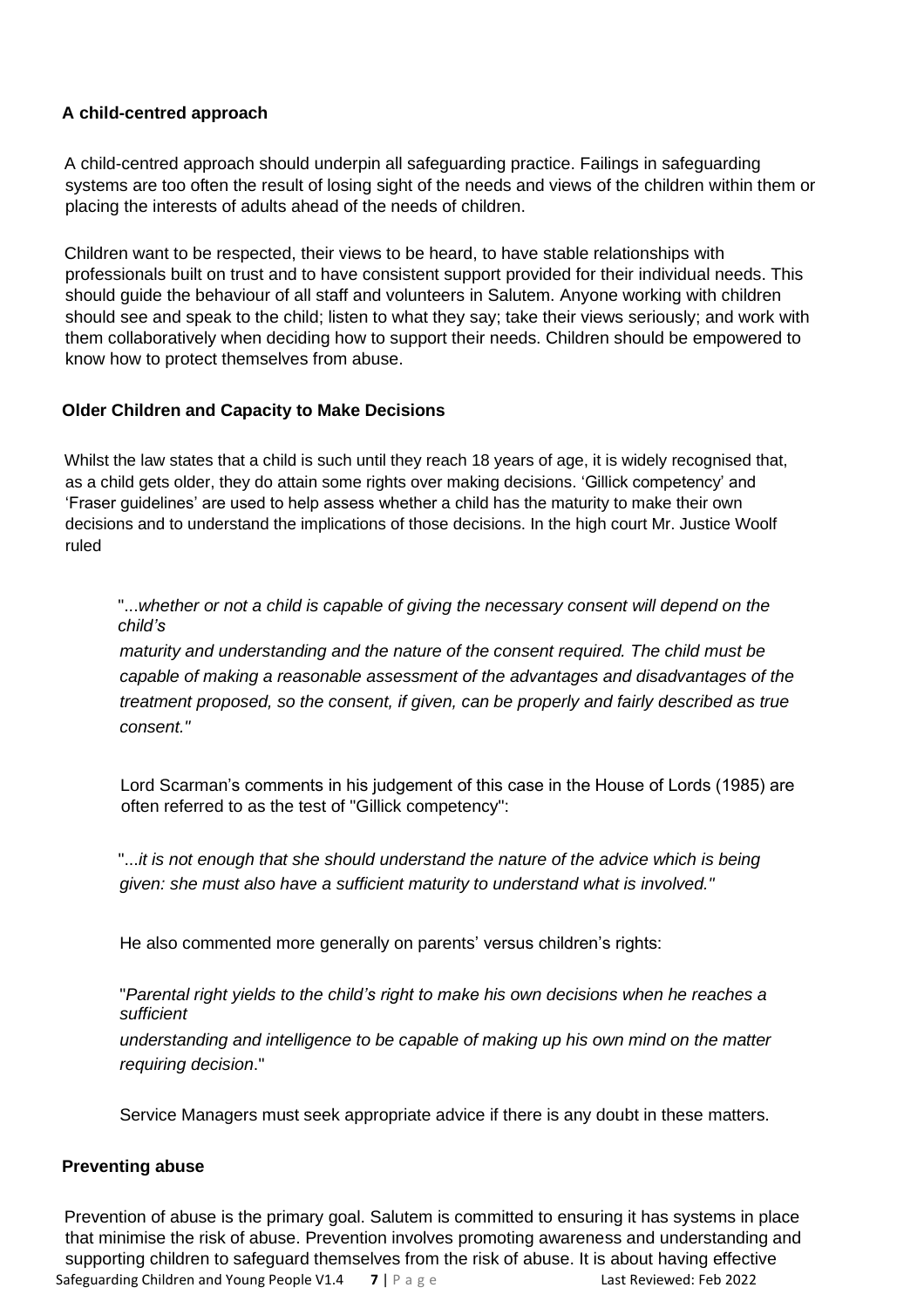systems and procedures in place for the provision of care and support, training and supervision, and open learning cultures. This principle must be applied when following this procedure. (Please refer to separate guidance on 'Prevention in Safeguarding')

### **Visitors to Sites**

Salutem understands the importance of verifying the identity of all visitors to its sites. All visitors will be required to confirm their identification to staff. Staff understand that any visitor unknown to the setting will have to have their credentials and reasons for visiting checked before being permitted onto the setting. Visitors are expected to legibly sign the visitors' book and to wear a visitor's badge while on site. Visitors, including trainers and other professionals will be accompanied by a member of staff at all times. Staff will take out appropriate checks to ensure that any speaker at the school is not using the facility to disseminate extremist views.

### **Safeguarding Disabled Children**

We recognise the increased vulnerability of disabled children. Disabled children are recognised as the most vulnerable group in respect of safeguarding their wellbeing. They may have physical, sensory and learning disabilities and other impairments. Severely disabled children often rely on parents and carers to meet most or all of their needs. They may have limited mobility and may find it hard to make their feelings and wishes known because of communication or language difficulties. If they have been mistreated, they may find it difficult to know how to express their concerns and may not even know that the care they are receiving is not safe or appropriate. Disabled children trust their care-givers and rely on them to be sensitive to their personal care needs, their health, their emotional well-being and their safety. The [Safeguarding Disabled Children Practice Guidance](https://www.education.gov.uk/publications/standard/publicationDetail/Page1/DCSF-00374-2009) (DSCF 2009) suggests that disabled children may be more vulnerable due to:

- The need for practical assistance in daily living, including intimate care from what may be a number of carers;
- An inability to communicate concerns;
- Carers working with a disabled child in isolation or the child is socially isolated;
- Professionals identifying with parents/carers and losing focus on the impact of familial stresses on the child;
- Bullying and intimidation due to disability;
- Low self-esteem/negative views of themselves;
- Lack of access to "Keep Safe materials";
- Targeting by some sex offenders in the belief that they are less likely to be detected.

Safeguards for disabled children are essentially the same as for non-disabled children and should include, enabling them to:

- Make their wishes and feelings known;
- Receive appropriate personal, social and health education;
- Raise concerns;
- Have a means of communication and range of adults with whom they can communicate;

All Salutem Services for children must have:

- An understanding that the welfare of a child is paramount.
- An explicit commitment to understand disabled children's safety and a culture of openness;
- <span id="page-7-0"></span>• An absolute focus upon the child and the child's need for protection from harm, whilst being committed to working in partnership with parents/carers;
- Policies, procedures, local protocols and training for staff on good practice in intimate care, working with children of the opposite sex, handling difficult or challenging behaviour, anti-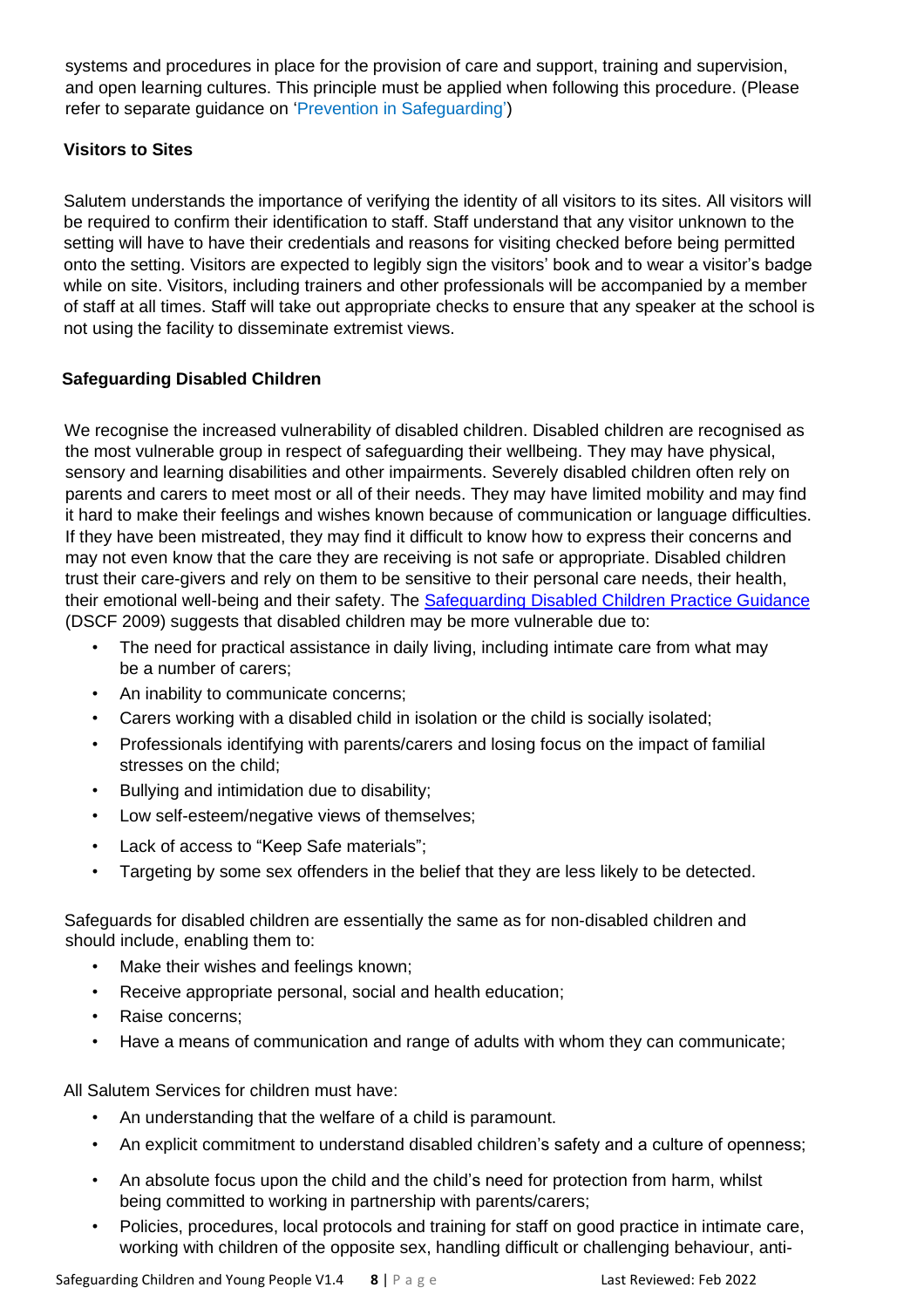bullying strategies and sexual behaviour among young people, especially those living away from home.

#### **Information sharing**

Early sharing of information is key to providing effective support where there are emerging concerns. The safety and welfare is likely to be more important than concerns about sharing information. No-one should assume that someone else will pass on information which they think may be critical to the safety and welfare of a child or young person at risk of abuse or neglect. If anyone has concerns about a child's welfare and believes they are suffering abuse or neglect, they should immediately share their concerns with their line manager.

If there has been an allegation about one of our staff members or you are concerned that a staff member has acted inappropriately contact your HR Consultant immediately.

Salutem is committed to working with its safeguarding partners, cooperating and sharing information when there are concerns about the safety or welfare of a child and when we know other children and/or adults could also be at risk. All services need to be fully informed and signed up to their local authority sharing information protocols. (See separate guidance on ['Information](https://mcusercontent.com/35dd07ec0636978466a601698/files/9609b7b1-1580-4f61-9ba1-c308b0bce50b/information_sharing_to_safeguard_children_and_adults.pdf)  [Sharing and Safeguarding](https://mcusercontent.com/35dd07ec0636978466a601698/files/9609b7b1-1580-4f61-9ba1-c308b0bce50b/information_sharing_to_safeguard_children_and_adults.pdf) Children')

# **1f. Areas of Governance**

The application of this policy and its associated documents is mandatory for all services staff, volunteers, agency staff and all other Salutem representatives. Staff understanding of this policy and associated documents will be assured through training, assessment of competency and supervision.

# **1g. Learning and Development**

Salutem is committed to ensuring that all staff are aware of what is expected of them so that everyone is appropriately supported. Staff should speak to their line manager in relation to their learning needs using supervision and the Appraisal and Development Process.

# **1h. Associated Documents**

Safeguarding Children at Risk Procedure

- G1. Making Safeguarding Personal [Link](https://mcusercontent.com/35dd07ec0636978466a601698/files/cf699999-2c93-4f9a-9845-9a6f8d7e2856/Making_Safeguarding_Personal.pdf)
- G2. Physical Restrictive Interventions [Link](https://mcusercontent.com/35dd07ec0636978466a601698/files/8293423d-c673-483c-bea4-0fa0a709f88a/PBS_Policy_Final_Dec_2020.docx)
- G3. Role and responsibilities of Designated Safeguarding Advisor [Link](https://mcusercontent.com/35dd07ec0636978466a601698/files/18435617-ebdc-4f09-8266-b8e16d4ebc59/Briefing_8b_SAFEGUARDING_2_Competency_Framework_for_DSOs_2020.docx)
- G4. Guidance on the assessment for the need for suspension [Link](https://mcusercontent.com/35dd07ec0636978466a601698/files/9e79f9c0-4bf9-4677-aa04-5e0d381de2b7/Assessment_of_the_Need_for_Suspension.pdf)
- <span id="page-8-0"></span>G5. Medication thresholds tool and consideration log
- G6. Record Keeping [Link](https://mcusercontent.com/35dd07ec0636978466a601698/files/c0151dd0-f7fb-4217-8710-5c8bcb5c2a0d/1._Records_Management_Policy.pdf)
- G7. What is information gathering? [Link](https://mcusercontent.com/35dd07ec0636978466a601698/files/0d2416e6-6d28-4de7-b348-d3a4c6701893/What_is_information_gathering.pdf)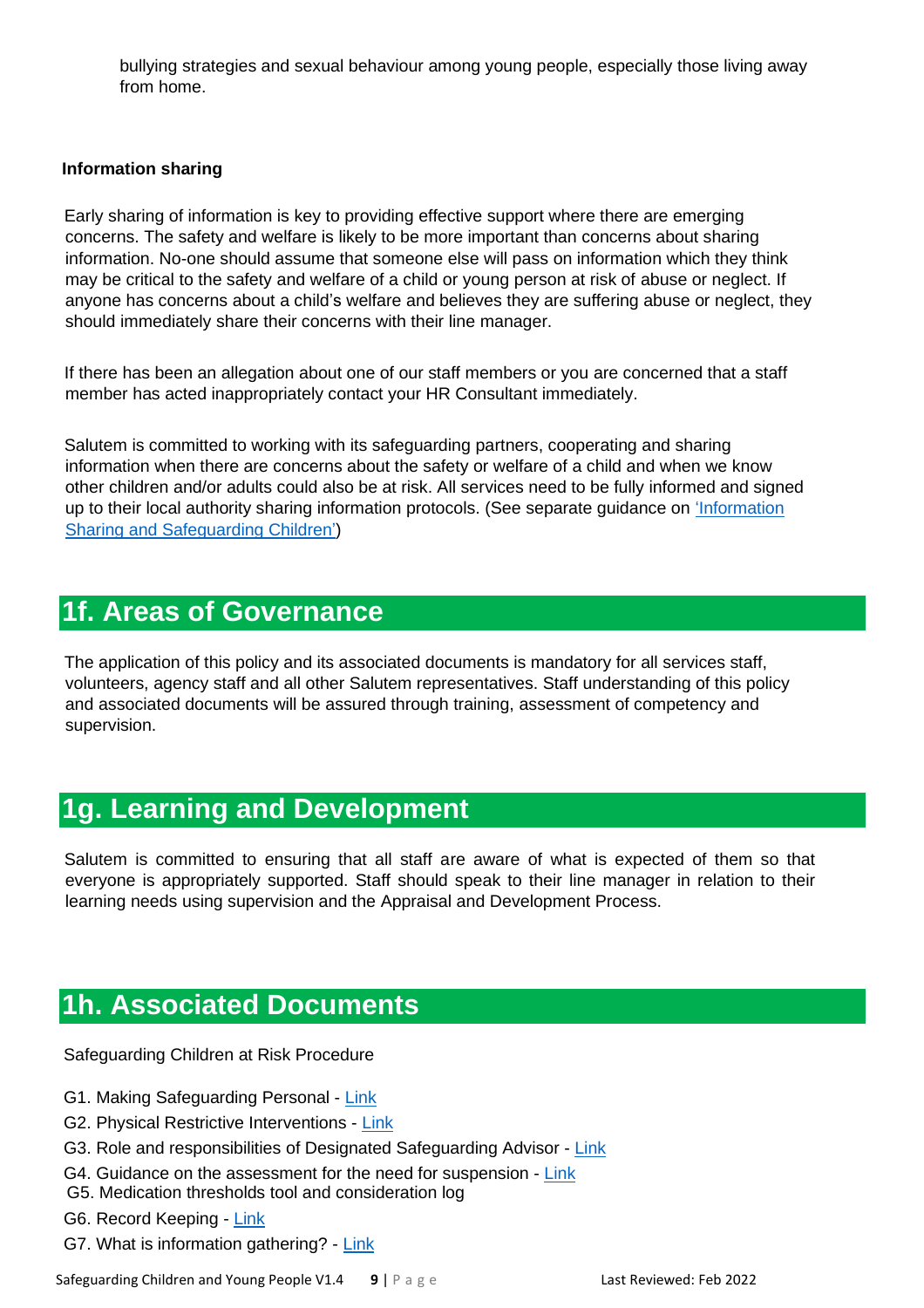- G8. Preserving or Protecting Evidence [Link](https://mcusercontent.com/35dd07ec0636978466a601698/files/e5b9291f-59d4-4d6b-997e-1e84eb13a4b6/Preserving_or_Protecting_Evidence.pdf)
- G9. Tackling Extremism and Radicalisation Guidelines [Link](https://mcusercontent.com/35dd07ec0636978466a601698/files/10711dff-ba90-4993-8658-b095c4007157/Prevent_Tackling_Extremism_and_Radicalisation_Guidelines.doc)
- GC1. Categories of Child Abuse and Signs and Indicators [Link](https://mcusercontent.com/35dd07ec0636978466a601698/files/bea999d0-ad47-4580-b9cf-11e07b6bfc56/Signs_and_Indicators_of_Abuse_child_.pdf)
- GC2. Other Specific Safeguarding Issues that Interface with Child Abuse [Link](https://mcusercontent.com/35dd07ec0636978466a601698/files/ba7b6607-e254-44b8-8a9a-25236b24244a/Other_Specific_Safeguarding_Issues_that_Interface_with_Child_Abuse.01.doc)
- GC3. Responding to a Child or Young Person making a Disclosure [Link](https://mcusercontent.com/35dd07ec0636978466a601698/files/1e1ea4bd-42a4-4488-b8c1-d74b100c8dbc/Responding_to_a_Child_or_Young_Person_making_a_disclosure.pdf)
- GC4. Child Sexual Exploitation Guidelines [Link](https://mcusercontent.com/35dd07ec0636978466a601698/files/0c69b715-dcec-491a-8cb2-a034fc78aed9/Child_Sexual_Exploitation_Guidelines.pdf)
- GC5. Sharing Information and Safeguarding Children [Link](https://mcusercontent.com/35dd07ec0636978466a601698/files/9609b7b1-1580-4f61-9ba1-c308b0bce50b/information_sharing_to_safeguard_children_and_adults.pdf)
- GC6. Online Safety Guidelines [Link](https://gallery.mailchimp.com/35dd07ec0636978466a601698/files/ee25e381-26df-49b7-9677-f88ad40d15f5/Online_Safety_Guidelines.pdf)
- GC8. FGM Guidance [Link](https://mcusercontent.com/35dd07ec0636978466a601698/files/7be15cc3-1f69-45f7-8bd9-6100d9473fd3/FGM_guidance.pdf)
- GC9. Peer on Peer Abuse Guidance [Link](https://mcusercontent.com/35dd07ec0636978466a601698/files/a34cb16f-6e7f-460b-868d-4c2d63f28a54/Peer_on_Peer_Abuse_Guidance.pdf)

GC10. Safeguarding Competency Framework – Service Managers and Designated Safeguarding Officers - [Link](https://mcusercontent.com/35dd07ec0636978466a601698/files/d55138ea-7b45-4de2-b44e-7ab27c2543de/SAFEGUARDING_2_Competency_Framework_for_DSOs_2020.docx)

GC11. Salutem Safeguarding Competency Framework – All staff / front line support staff - [Link](https://mcusercontent.com/35dd07ec0636978466a601698/files/94eab214-ceda-459e-b6f8-e36795fcc994/SAFEGUARDING_1_Competency_Framework_for_Support_Staff_2020.docx)

#### 3.a **Local Template for Schools** - [Link](https://mcusercontent.com/35dd07ec0636978466a601698/files/922b8dac-dbbb-40d9-ae03-84c5b8088254/LOCAL_SAFEGUARDING_TEMPLATE.doc) 3.b **Keeping Children Safe in Education 2021 Update Part 1** (to be read by all education staff) - **[HTML](https://consult.education.gov.uk/safeguarding-in-schools-team/keeping-children-safe-in-education-schools-and-col/supporting_documents/Proposed%20keeping%20children%20safe%20in%20education%20guidance%202021%20%20for%20consultation.pdf)**

4. Guide to the **Children's Homes Regulations** including the quality standards - [HTML](https://assets.publishing.service.gov.uk/government/uploads/system/uploads/attachment_data/file/463220/Guide_to_Children_s_Home_Standards_inc_quality_standards_Version__1.17_FINAL.pdf)

# **1.i Associated Polices**

- Data Protection and Confidentiality
- Person Centred Care
- Deprivation of Liberty Safeguarding
- Disciplinary
- Suspension
- Recruitment and Selection
- Privacy and Dignity

# **1.j References**

- Children Act 1989
- Children Act 2004
- Children and Social Work Act 2017
- Working Together to Safeguarding Children 2018
- Keeping Children Safe in Education 2019, 2020, 2021 update
- Departmental advice What to do if you are Worried a Child is Being Abused Advice for Practitioners; and
- Departmental advice Sexual Violence and Sexual Harassment Between Children in Schools and Colleges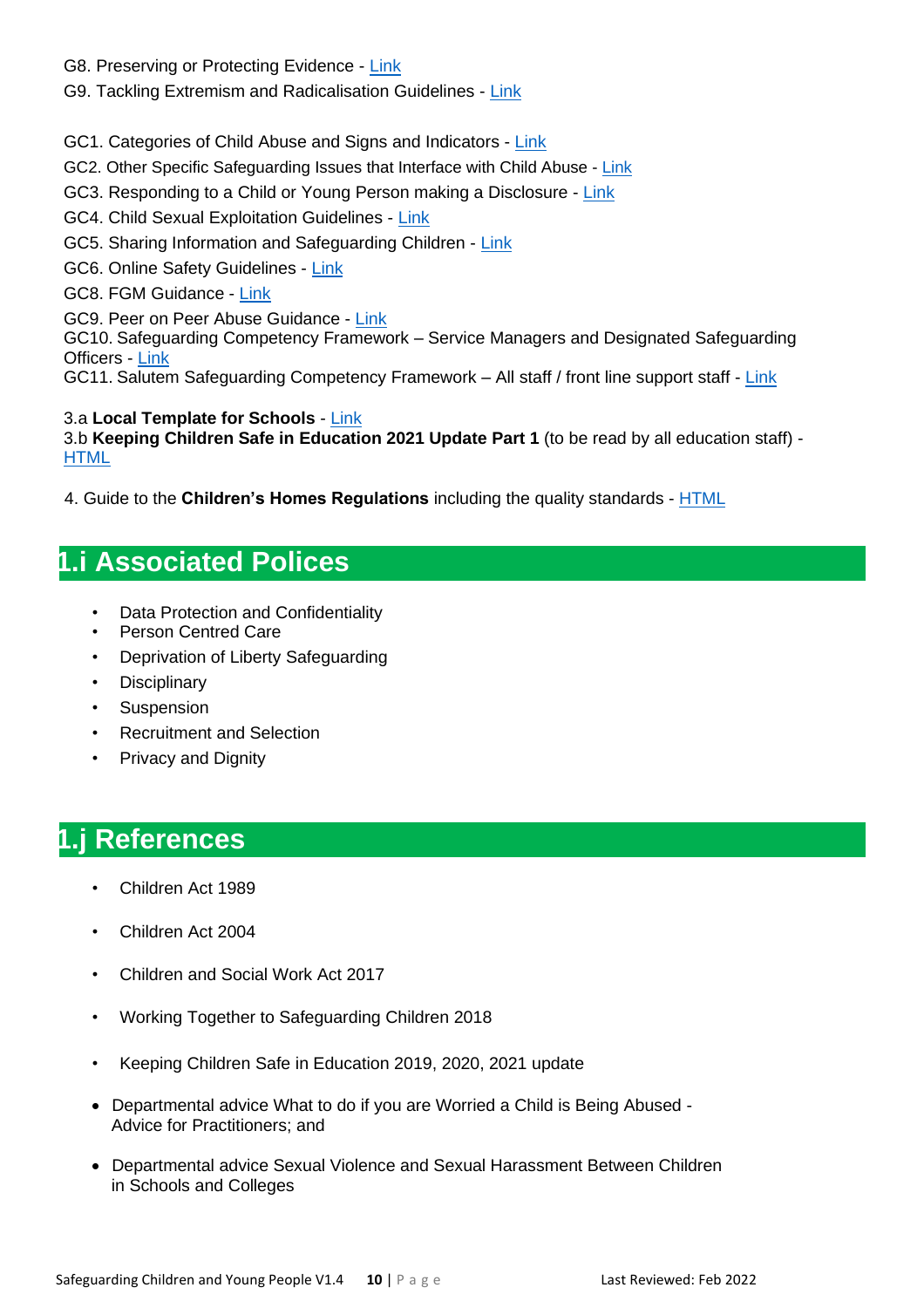In Wales:

- Social Services and Well-being Act 2014
- Keeping Learners Safe 2015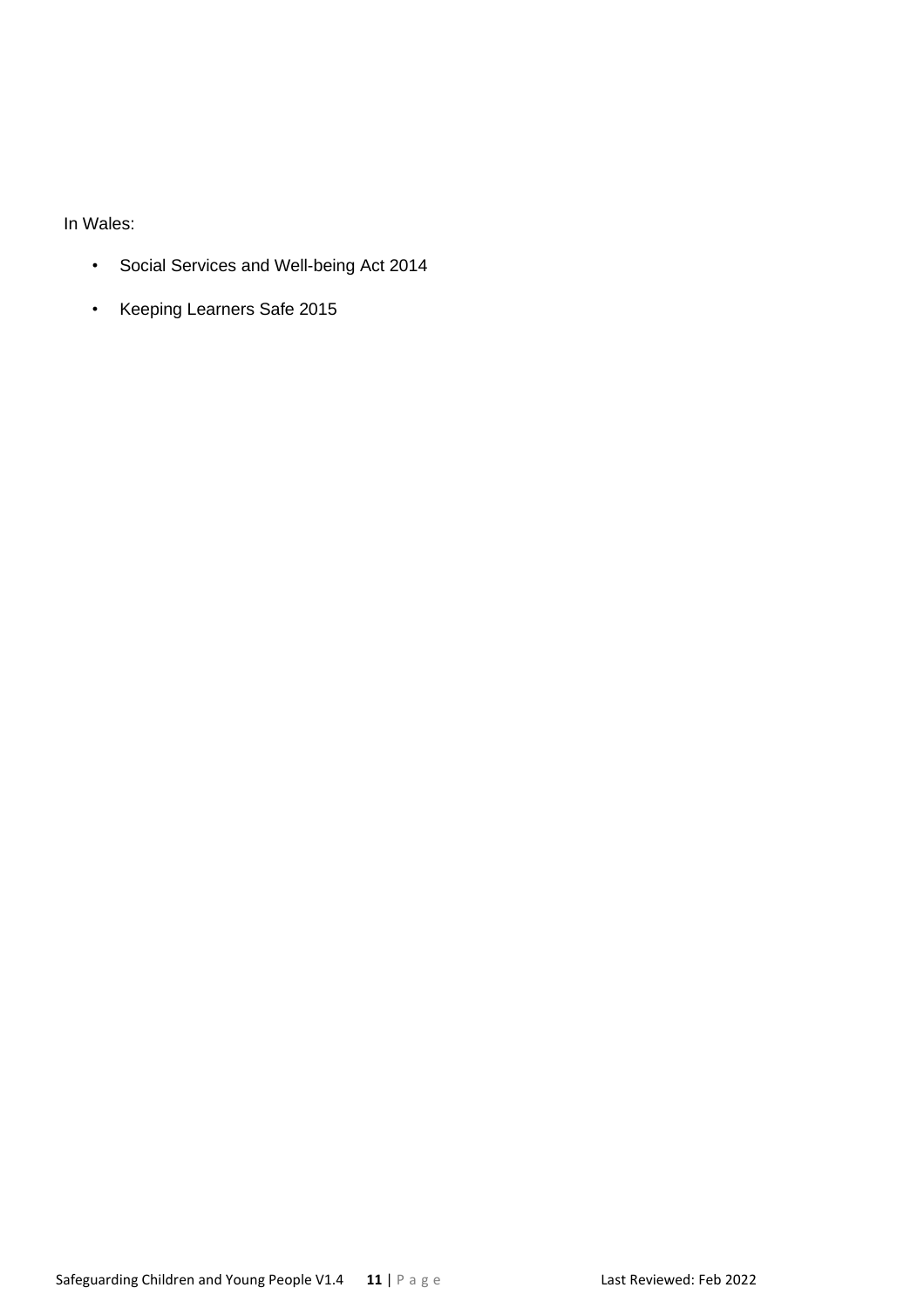# **1k. Version Control**

<span id="page-11-0"></span>This is a controlled document. As a controlled document, any printed copies of this document, or saved onto local or network drives should be actively monitored to ensure the latest version is always available.

| <b>Version Number</b> | <b>Date</b> | <b>Status</b> | <b>Changes</b>                                                                                                                                         |
|-----------------------|-------------|---------------|--------------------------------------------------------------------------------------------------------------------------------------------------------|
| V1.0                  | Feb 2019    | Final         | New policy                                                                                                                                             |
| V1.1                  | Aug 2019    |               | Minor changes following introduction of Keeping<br>Children Safe in Education 2019                                                                     |
| V1.2                  | Dec 2020    |               | <b>Additional Section on Visitors to Sites</b>                                                                                                         |
| V1.3                  | Jan 2021    |               | Review, no changes                                                                                                                                     |
| V1.4                  | Feb 2022    |               | Minor changes following Keeping Children Safe in<br>Education 2020, 2021 update and brought the<br>policy and procedures together into one<br>document |

# **2. Procedure**

This procedure outlines Salutem's process for reporting, investigating and handling incidences of abuse. **It is mandatory that you understand and have a record of your local area safeguarding referral procedures.**

# **Step 1: Acting on a Concern (All Staff and Volunteers)**

All staff (paid and volunteers) **have a duty** to act immediately (or on the same working day at a minimum) and raise concerns to their line manager (alternatively an on-call manager). A safeguarding concern can be about an individual or a group and the concern itself can be that the individual or group:

- **Is being** abused or neglected; **or**
- **Has been** abused or neglected; **or**
- Is **at risk** of being abused or neglected.

The safeguarding concern can be as a result of:

• What you have **witnessed**

• What you **suspect** (as long as there are reasonable grounds to believe that abuse could be happening)

• What a child or a third party (e.g. staff member, member of the public, another external professional) has told you.

The person who has or may have caused harm to a child could be any of the following (this is not exhaustive):

- A paid staff member, at any level of the organisation
- A volunteer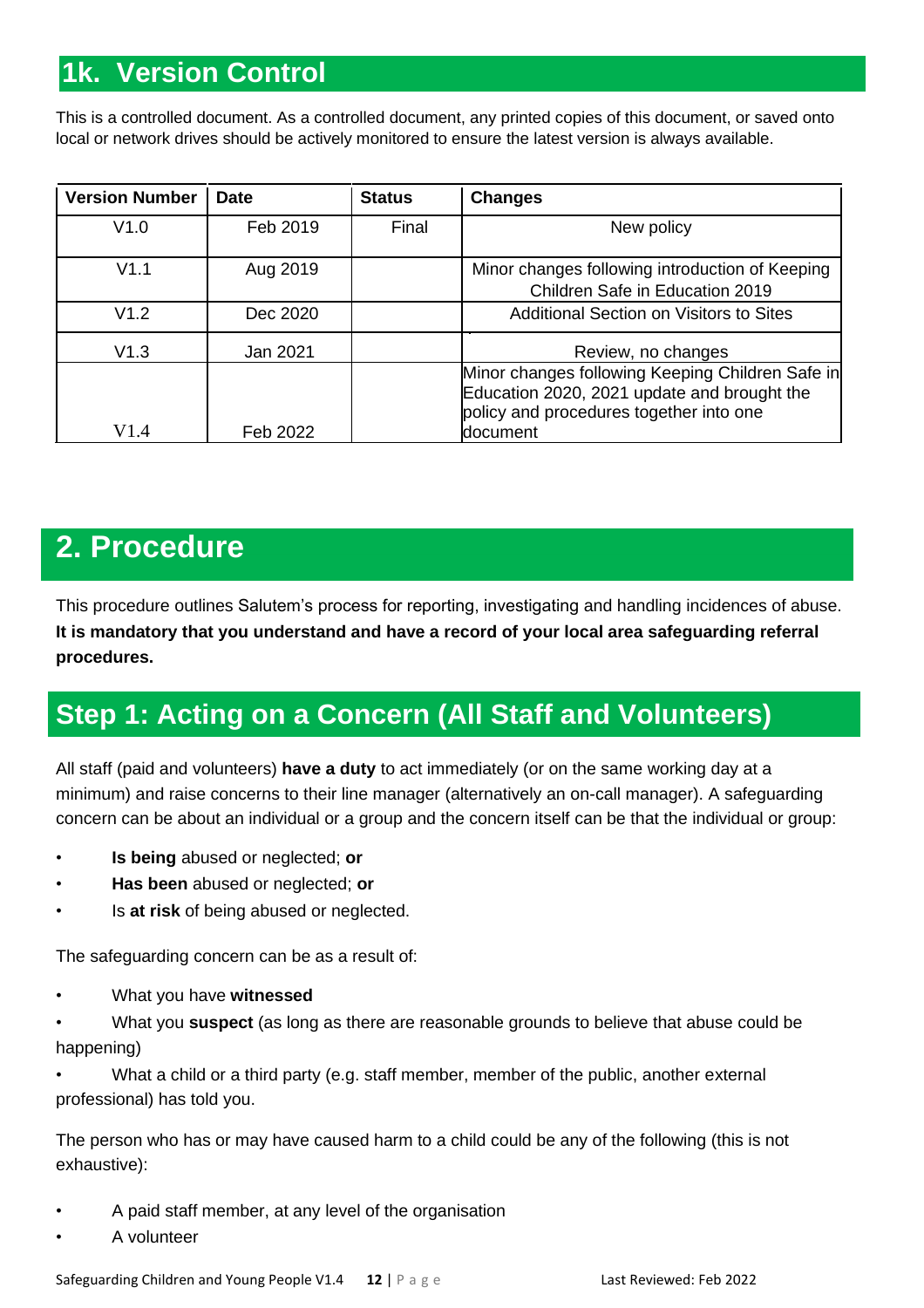- Another child or adult
- A member of the public
- A relative
- Another professional / external organisation

#### **Acting in an emergency / taking immediate action**

The first priority is making sure that the child is safe. In a situation where there is immediate risk of harm or need for treatment, all staff must be authorised to call the police and/or ambulance service without seeking permission by a line manager, if not doing so would cause unnecessary delay in safeguarding the child's health and welfare.

Failing to act immediately in such cases may later be construed as negligent or failing in duty of care.

#### **Preserving evidence**

In cases where a serious sexual assault or physical assault may have taken place, evidence at the scene will need to be preserved. (See separate guidance on ['Preserving Evidence'\)](https://mcusercontent.com/35dd07ec0636978466a601698/files/e5b9291f-59d4-4d6b-997e-1e84eb13a4b6/Preserving_or_Protecting_Evidence.pdf)

#### **Responding to a child that is directly disclosing abuse**

Do not make promises about keeping information shared secret. It will need explaining to the child that you have a duty of care to raise concerns with your manager and that you are bound by limited confidentiality. (See separate guidance on ['How to Respond to a Disclosure'.](https://mcusercontent.com/35dd07ec0636978466a601698/files/1e1ea4bd-42a4-4488-b8c1-d74b100c8dbc/Responding_to_a_Child_or_Young_Person_making_a_disclosure.pdf)) Failing to act is abusive in itself and can unnecessarily prolong the harm.

#### **When abuse is witnessed**

Take care when intervening to stop abuse; you are not required to take certain actions that if by doing so you are placing yourself or the child at further risk of harm. When the abuse has stopped follow the above steps **'acting in an emergency / taking immediate action'** and **'preserving evidence'.** Do not approach or question the person who has allegedly harmed the child/children.

#### **When you suspect abuse?**

When you suspect abuse, there must be grounds for and substance to this. Think about the reasons why you suspect abuse; is this because of something you have seen, something you have been told? Are there a series of signs and indicators that you are concerned about? (See separate guidance on [Signs and Indicators.](https://mcusercontent.com/35dd07ec0636978466a601698/files/bea999d0-ad47-4580-b9cf-11e07b6bfc56/Signs_and_Indicators_of_Abuse_child_.pdf))

#### **Raising concerns with your line manager and record keeping**

Report your concerns immediately to a line manager or on-call manager; **do not** share or discuss your concerns with anyone else. Write a record of your concern as soon as possible after the incident / disclosure and provide to your line manager or other relevant manager. Written records must be as detailed as possible, and include what you saw, what you heard, and who was present. (See separate guidance on ['Writing a record and record keeping'.](https://mcusercontent.com/35dd07ec0636978466a601698/files/c0151dd0-f7fb-4217-8710-5c8bcb5c2a0d/1._Records_Management_Policy.pdf))

#### **Whistleblowing**

Whistleblowing is when you raise concerns about unsafe or illegal practice, which can include concerns about abuse and neglect. Your line manager should be your first port of call but if you feel unable to share information with them because you believe they are implicated or involved then you need to be able to speak to someone else instead. You should be able to raise your concern with your manager's

Safeguarding Children and Young People V1.4 **13** | P a g e Last Reviewed: Feb 2022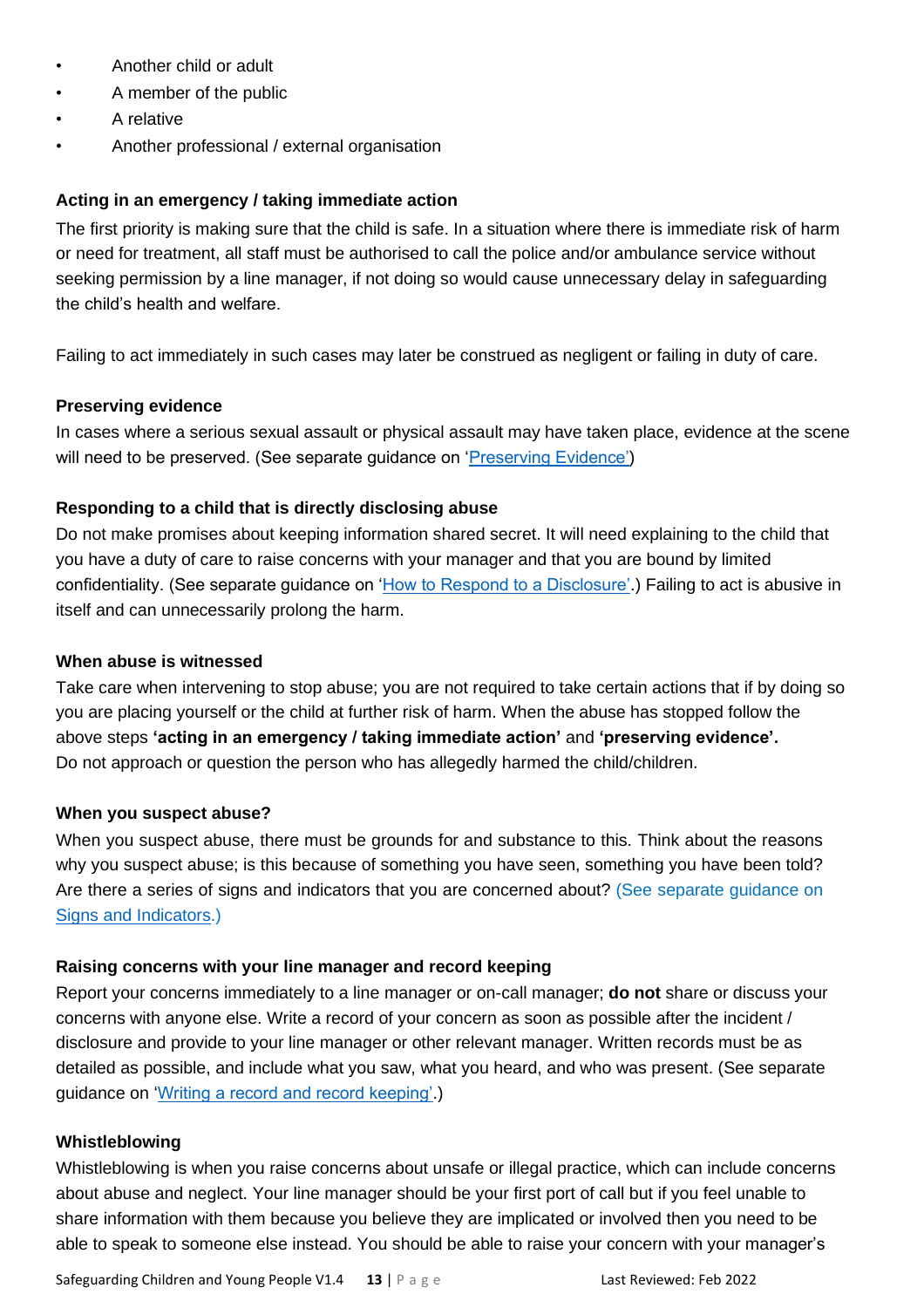line manager. Or you can follow Salutem's [Whisteblowing](https://mcusercontent.com/35dd07ec0636978466a601698/files/bdfd5184-1fe5-4ba6-a5a2-c85dd99fec21/Whistleblowing_Policy_v1_002_.pdf) Policy and Procedure, which will guide you on what steps to take and, in accordance with the Public Disclosure Act 1998, provide some protection from victimisation if you have raised concerns about malpractice, in good faith.

If you have grounds to believe that managers in Salutem are ignoring your concerns and not taking appropriate action then you have the right to go directly to your Local Authority and/or regulator. Your manager must make sure that these numbers are available to you and displayed somewhere you can access them.

### **Confidentiality**

You must respect and adhere to confidentiality at all times during a safeguarding process. Your line manager will provide feedback to you on what actions are being taken to respond to the concern, but this information must be treated confidentially. Any discussion with other team members will be dealt with as a disciplinary offence.

If, however the child chooses to discuss their concern further with you do not stop them, but do not probe or ask questions; write a record of what the child has told / communicated to you and tell your line manager immediately after.

# **Step 2: Reporting a concern (Service Managers)**

# **Using the threshold tool**

When a line manager receives a concern they must decide if harm has occurred, or if there is an allegation or reasonable grounds to suspect that harm has or is likely to occur. Consideration must be given on the impact of the alleged incident on the child, any previous incidents, the pattern of abuse or whether this is a one-off. (See additional guidance on ['patterns and signs and indicators'.](https://mcusercontent.com/35dd07ec0636978466a601698/files/bea999d0-ad47-4580-b9cf-11e07b6bfc56/Signs_and_Indicators_of_Abuse_child_.pdf)) Consideration must also be given to the views and wishes of the child, in accordance with principles specified in Section 3 of this procedure "Older Children and Capacity to Make Decisions" and "child-centred practice".

# **Information gathering**

It may be necessary to gather more information before deciding if there is reasonable cause to believe that abuse may have occurred. This could include checking rotas, daily records, and on occasion may require some very broad discussion with staff or adults. (See separate guidance on ['What is Information](https://mcusercontent.com/35dd07ec0636978466a601698/files/0d2416e6-6d28-4de7-b348-d3a4c6701893/What_is_information_gathering.pdf) [Gathering'\)](https://mcusercontent.com/35dd07ec0636978466a601698/files/0d2416e6-6d28-4de7-b348-d3a4c6701893/What_is_information_gathering.pdf). Ensure the staff member who raised the concern has written a formal record, and that body maps for bruising have been filled in. (see appendix 4 for body maps)

# **Low Risk Reporting (Single Agency Response)**

If the concern has been assessed as low risk and will therefore be handled within the service, this must be recorded on our reporting database by the next working day.

# **Medium to High Risk Reporting (Multi-agency Response)**

When you are certain (or in any doubt) that there is an allegation of abuse and you have assessed it as medium to high risk, you must report it to your Local Authority Children's social services no later than the next working day. In order to do this, complete the **Safeguarding Incident Form on our reporting** 

Safeguarding Children and Young People V1.4 **14** | P a g e Last Reviewed: Feb 2022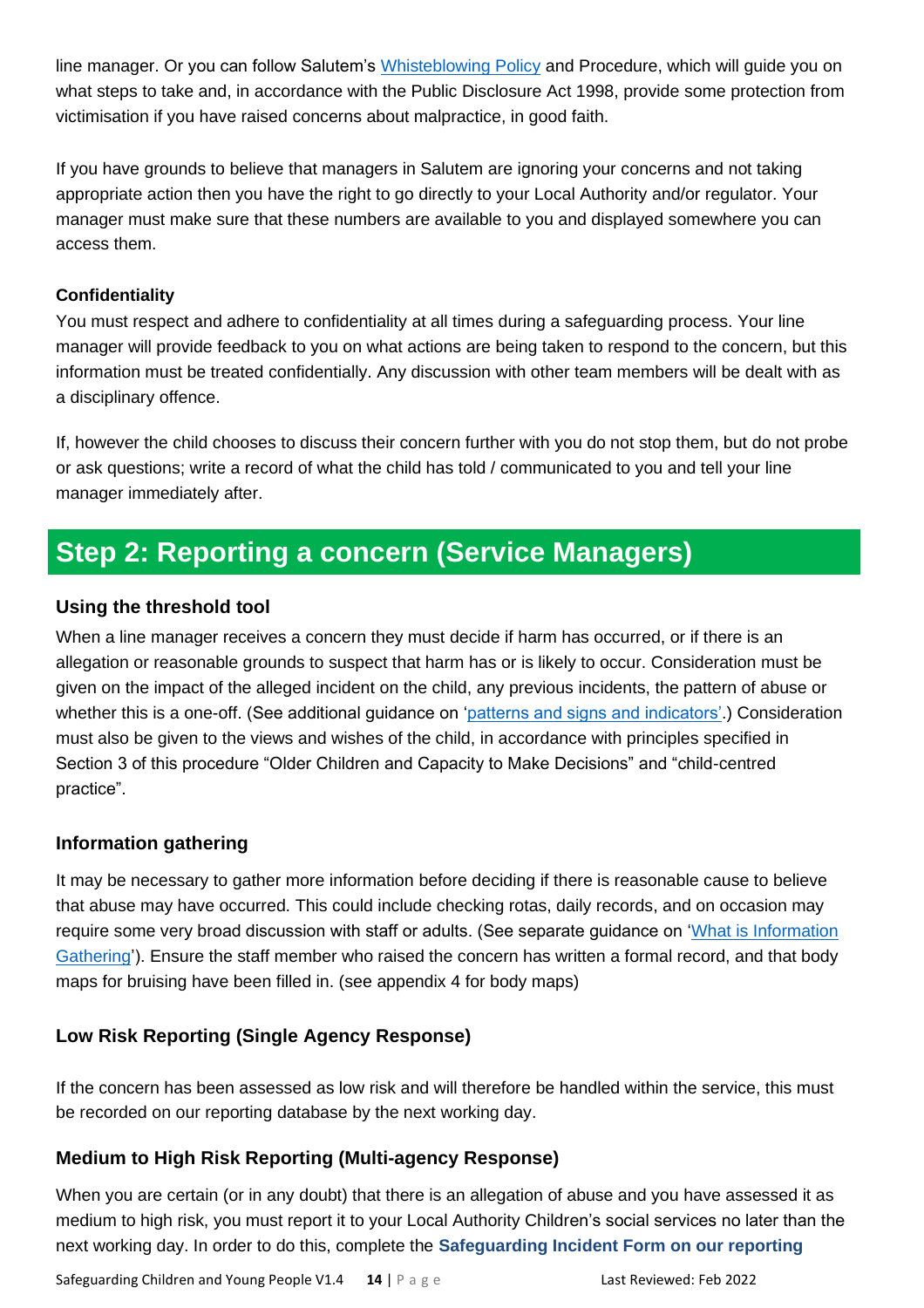**system.** Once submitted this will alert your Regional Director, Managing Director and Quality Director and the Designated Safeguarding Lead. You will then need to follow your local area reporting procedures ensuring that the correct information is submitted in the right way. Much of the content that they require would already be available having already completed the safeguarding incident form.

At this point the incident will become an open safeguarding case within Salutem and will be monitored by relevant senior managers and Salutem's Designated Safeguarding Lead. They will support you with the Local Authority decisions, subsequent investigations if required and any actions that your service, staff or the Salutem Group will take as a result. There may also be an internal investigation depending on Local Authority recommendations.

## **When to report the concern to the police**

When a serious crime or robbery has just taken place then there is a duty to call the Police via 999, as an emergency situation.

With non-emergency situations, where a safeguarding concern involves a possible crime, the number 101 should be used to contact the police.

If the situation is no longer an emergency and the concern we are reporting to the Local Authority is about another organisation / external professional the Local Authority will advise who is best placed to contact the Police.

# **Providing support and keeping the child central to the process**

In the event that a child has the maturity and understanding to consent or not consent to the concern being reported to the LA, it is important that, unless by doing so causes distress, it is explained to the child what actions have been taken so far. The child should be advised who they can approach if they have a question or need some form of support.

# **Consent**

For children or young people that have an understanding of the concern and have the maturity to give consent it is good practice to discuss what actions are being taken with the child. However, regardless of whether the child has consented or not, if the concern is that a child has suffered or is likely to suffer harm there remains the duty to report the concern to the Local Authority.

# **Managing allegations against staff, considering suspension or redeployment**

In accordance with Salutem's Disciplinary Procedure and Suspension Procedure, all safeguarding concerns in which a Salutem employee is alleged to have caused harm must be referred to and discussed with a Human Resources Manager or Consultant. A decision must be made as to whether suspension without prejudice is required in order to safeguard the child at risk and other children from risk of harm. It may be appropriate to redeploy an employee if this measure eliminates risk.

At the point of suspension the employee can be informed in broad terms and what the nature of the concern is, but not specific details. This is particularly important if the allegations are a possible crime, which may lead to a full police investigation. (See separate guidance on the ['Assessment of](https://mcusercontent.com/35dd07ec0636978466a601698/files/9e79f9c0-4bf9-4677-aa04-5e0d381de2b7/Assessment_of_the_Need_for_Suspension.pdf) the Need for [Suspension',](https://mcusercontent.com/35dd07ec0636978466a601698/files/9e79f9c0-4bf9-4677-aa04-5e0d381de2b7/Assessment_of_the_Need_for_Suspension.pdf) and Salutem's Disciplinary Procedure and Suspension Procedure for guidelines on how to support staff)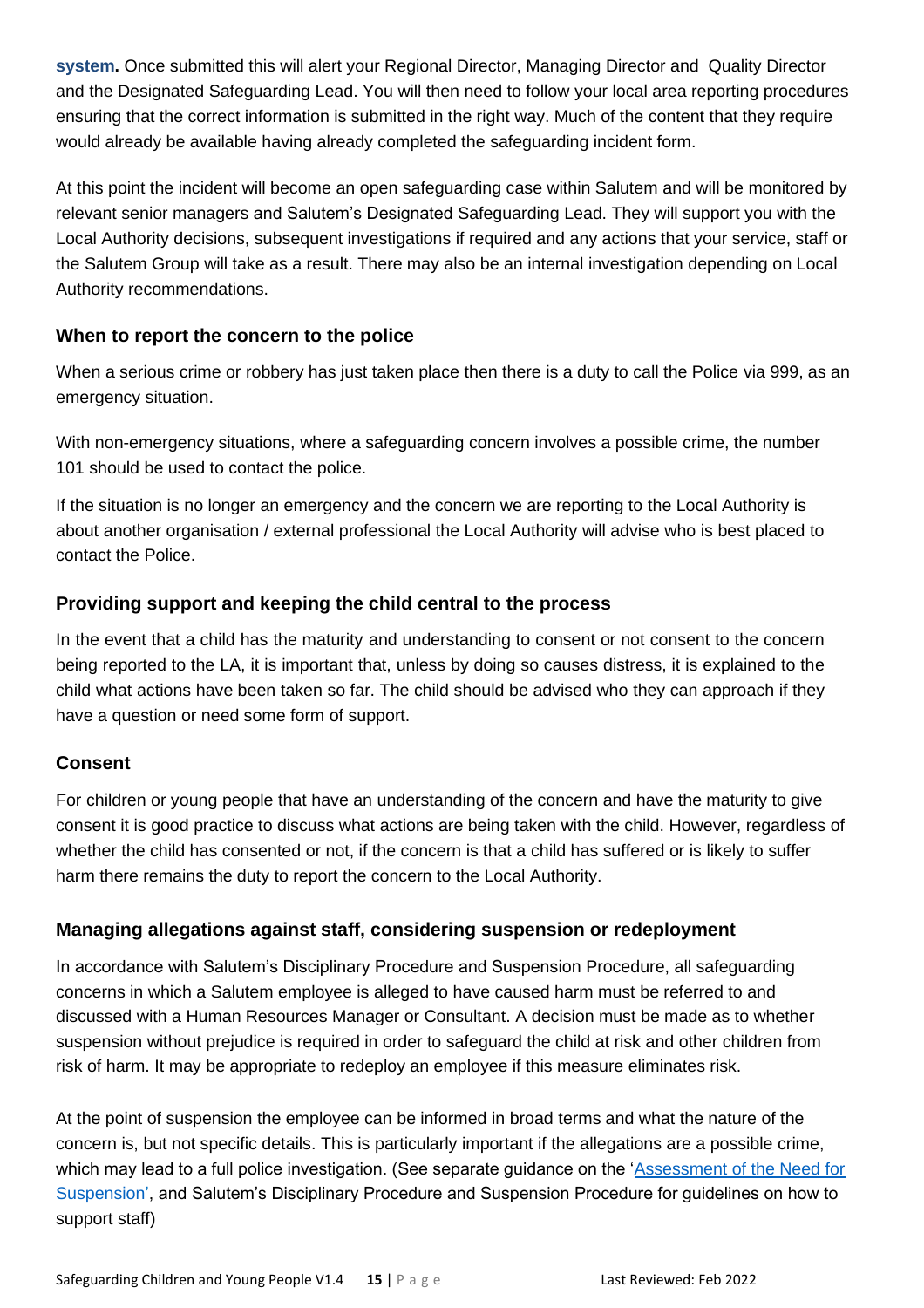### **Who else needs to be notified?**

• **The placing authority,** if different to the host authority will also need to be notified of the concern, and of the actions that have been taken.

• The relevant **Clinical Commissioning Group** will need to be notified if Health funds the child's placement.

• **The child's parents / guardians** will need to be informed of the concern and of the actions being taken to secure the safety and welfare of their child, and who else the concern is being reported to. If the concern is about the parents / guardians, they will be told following the concern being reported to the LA and/or Police and it is agreed that this is appropriate. It is best practice to be transparent, explaining what are the concerns and reasons, and the duty of care to report, however, the safety and welfare of the child concerned has to be of paramount importance.

**Do not** share the concerns with the parents/guardians if by doing so increases the risk of harm to the child or any other children, and/or the concern is about serious physical abuse or sexual abuse. In this instance seek advice prior to any discussion about the concerns with the parents/guardians.

#### **When a concern is a whole-service concern (an allegation of organisational abuse)**

Before a whole-service concern is reported to the Local Authority all relevant senior and executive managers need to be made fully aware of the concern and that there is a need to report externally to the relevant Local Authority.

# **Step 3: The Local Authority Response**

In accordance with a Local Authority's thresholds for intervention how a Local Authority may respond to a concern has been divided into 4 main strands:

#### **Single-agency response**

This will be when the threshold for significant harm has not been met, or there are early signs of abuse and neglect; it is deemed proportionate that the Service acts and deals with the concern. See Guidance Document on Single-agency response.

#### **Early Help Assessment (Common Assessment Framework)**

This will be when children and families may need support from a wide range of local agencies. Where a child and family would benefit from a coordinated support from more than one agency (e.g. education, health, housing, police) there should be an inter-agency assessment. These early help assessments, such as the Common Assessment Framework, should identify what help the child and family require to prevent needs, including early signs of abuse and neglect, escalating to a point where intervention would be needed via a statutory assessment under the Children Act 1989. See Guidance on Early Help Assessment.

### **Statutory Assessment under Section 17 (Child in Need)**

This is when the Local Authority decides that the concern does not reach the threshold for significant harm but the child is most likely a 'child in need' and requires an assessment under Section 17 of the Children Act 1989. The majority (but not all) children that Salutem provide a service to have complex and multiple disabilities, which therefore will result in, at the very least, a response at this level. A Social Worker should lead this multi-agency assessment, which should be completed within 45 working days of

Safeguarding Children and Young People V1.4 **16** | P a g e Last Reviewed: Feb 2022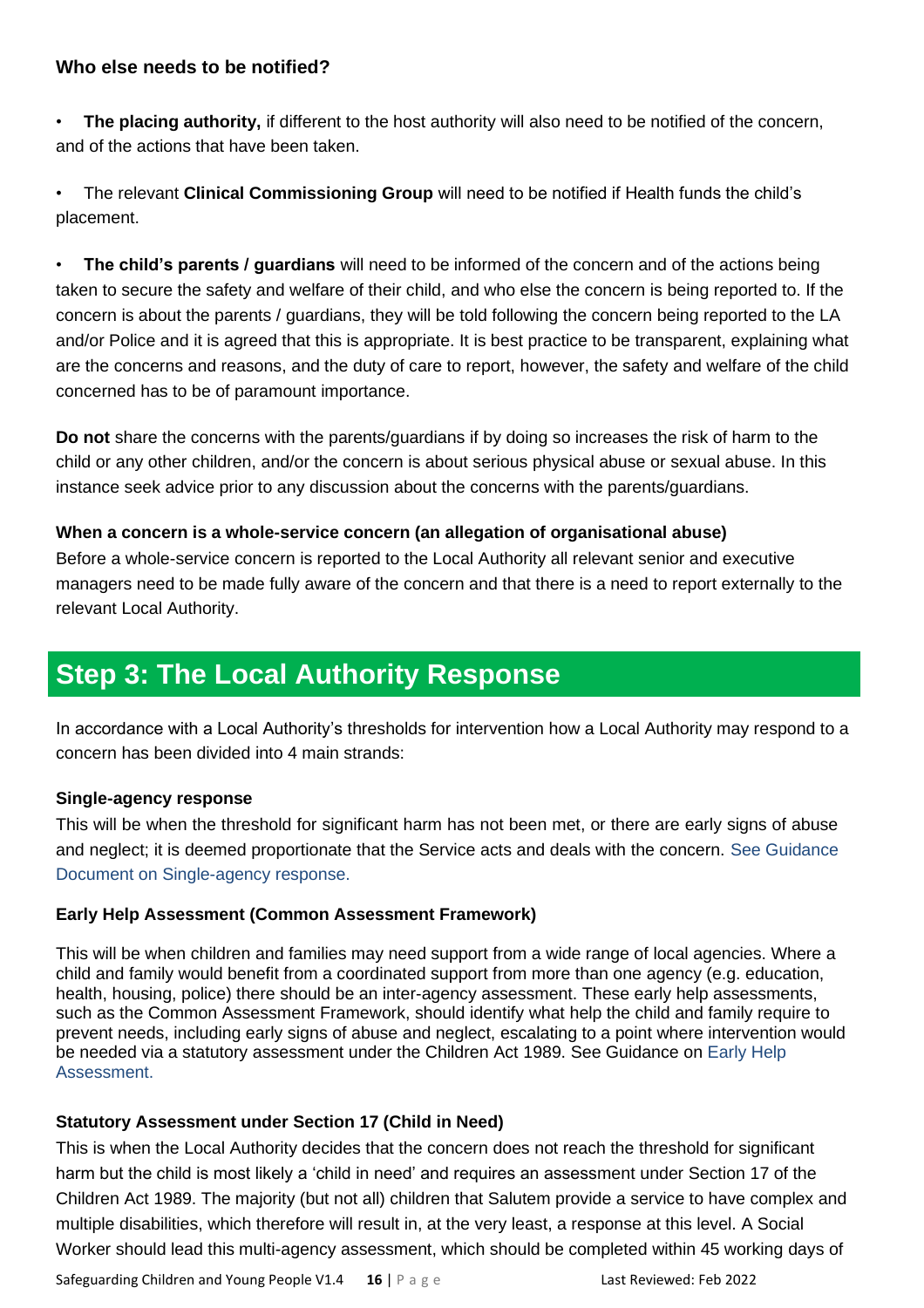the referral being accepted by the Local Authority. Service Management must contribute to the assessment as requested by the social worker. The child and family's needs and wishes must be reflected within the assessment. The Service Management is responsible for ensuring that the designated safeguarding person, line manager and all other key managers and consultants are kept updated and informed on what the Local Authority requires. See Guidance on Section 17 (Child in Need)

#### **The Response- Section 47 Enquiries**

A section 47 enquiry is initiated to decide whether and what type of action is required to safeguard and promote the welfare of a child who is suspected of, or likely to be, suffering significant harm. It is carried out by undertaking an assessment; Local Authority social workers have a statutory duty to lead this assessment in accordance with Section 47 of the Children Act 1989 and it should be completed within 45 working days of the Local Authority accepting the referral. All relevant agencies and professionals (including Salutem Service Management) are required to help the Local Authority in undertaking its enquiries. A strategy meeting or discussion will be convened first to establish whether a section 47 response is required. (See Guidance on Section 47 Enquiries)

### **Other Measures to Protect**

The local authority will always try to keep children with their birth families but can look to other measures to protect if this is felt proportionate and necessary to safeguard the child/children in question; this includes application to the court for orders and police powers to protect.

# **Step 4: Case Closure**

This end process can happen at any of the steps of the process as long as the Local Authority are satisfied that there is no further risk of significant harm to the child or that risks are being appropriately assessed and managed.

Service Management must aim to get the Local Authority to confirm closure of case in writing. If not, then a detailed record must be made of when, and who was spoken with, including their professional title and what was advised. Service Management must ensure that all documentation relevant to the case, including regulatory notification form, Local Authority referral form (for reporting the concern), meeting minute records, terms of reference, investigation report, completed action plan are saved/filed.

### **Closure discussion**

Once Service Management is confident that the case has been closed by the Local Authority and that all the relevant documentation has been obtained then a closure discussion can take place with all relevant professionals.

In cases where the safeguarding response has ended at a straightforward single-agency response, or early help assessment, this discussion can take place between the designated safeguarding person and Service Management. When the safeguarding response has been considered complex or when a Section 47 enquiry has been required, a teleconference can be convened, so that all key people involved in the concern e.g. Regional Director, HR Consultant, Regional Director, Investigating Officer and Designated Safeguarding lead are included. The Closure Discussion will address the following (but is not limited to):

Safeguarding Children and Young People V1.4 **17** | P a g e Last Reviewed: Feb 2022